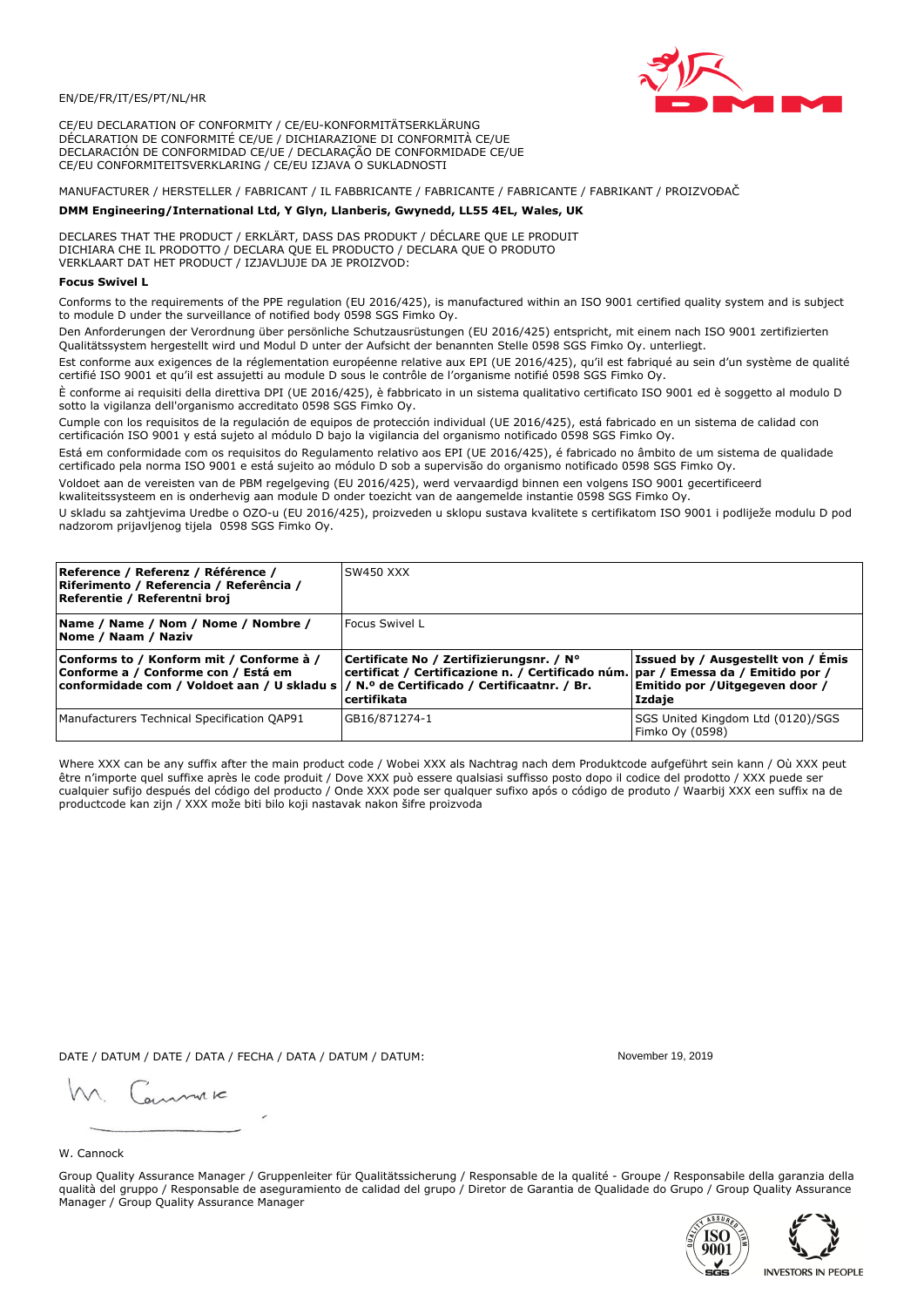

CE/EU-SAMSVARSERKLÆRING / CE/EU-FÖRKLARING OM ÖVERENSSTÄMMELSE CE/EU-VAATIMUSTENMUKAISUUSVAKUUTUS / CE/EU-OVERENSSTEMMELSESERKLÆRING DEKLARACJA ZGODNOŚCI WE/UE / CE/EU PROHLÁŠENÍ O SHODĚ CE/EÚ VYHLÁSENIE O ZHODE / DIKJARAZZJONI TA' KONFORMITÀ TAL-KE/UE

# PRODUSENT / TILLVERKAREN / VALMISTAJA / PRODUCENT / PRODUCENT / VÝROBCE / VÝROBCA / IL-MANIFATTUR

### DMM Engineering/International Ltd, Y Glyn, Llanberis, Gwynedd, LL55 4EL, Wales, UK

ERKLÆRER AT PRODUKTET / INTYGAR ATT PRODUKTEN / VAKUUTTAA, ETTÄ TÄMÄ TUOTE / ERKLÆRER, AT PRODUKTET / OŚWIADCZA, ŻE<br>WYRÓB / PROHLAŠUJE, ŽE PRODUKT / VYHLASUJE, ŽE VÝROBOK / JIDDIKJARA LI L-PRODOTT:

Overholder kravene i PVU-forordningen (EU 2016/425), er produsert innenfor et ISO 9001-sertifisert kvalitetssystem og er underlagt modul D under overvåkning av teknisk kontrollorgan 0598 SGS Fimko Oy.

Uppfyller kraven för PPE-reglerna (EU 2016/425), tillverkas inom ett ISO 9001-certifierat kvalitetssystem och är föremål för modul D under övervakning av anmält organ 0598 SGS Fimko Oy.

Noudattaa henkilönsuojaimia koskevan asetuksen (EU 2016/425) vaatimuksia, on valmistettu ISO 9001 -sertifioidun laatujärjestelmän mukaisesti ja että siihen sovelletaan ilmoitetun laitoksen 0598 SGS Fimko Oy.:in alaista D-moduulia.

Overholder kravene i forordningen om personlige værnemidler (EU 2016/425), er fremstillet i inden for det certificerede ISO 9001kvalitetssystem, og er underlagt modul D under overvågning af det bemyndigede organ 0598 SGS Fimko Oy.

Spełnia wymogi rozporządzenia w sprawie środków ochrony indywidualnej (UE 2016/425), jest produkowany w ramach systemu jakości zgodnego z ISO 9001 i podlega modułowi D pod nadzorem jednostki notyfikowanej 0598 SGS Fimko Oy.

Zařízení splňuje požadavky nařízení o osobních ochranných prostředcích 2016/425, je vyrobeno v systému řízení jakosti certifikovaném podle normy ISO 9001 a podléhá modulu D pod dohledem notifikované osoby č. 0598 SGS Fimko Oy.

Spĺňa požiadavky Nariadenia Európskeho parlamentu a Rady (EÚ) 2016/425 o osobných ochranných prostriedkoch, je vyrobený v rámci systému kvality certifikovaného podľa normy ISO 9001 a podlieha modulu D pod dohľadom notifikovaného orgánu č. 0598 SGS Fimko Oy.

Jikkonforma mar-rekwiżit tar-Regolament dwar il-PPE (UE 2016/425), u huwa manifatturat f'sistema ta' kwalità certifikata għall-ISO 9001 u soggett għall-modulu D taħt is-sorveljanza tal-korp notifikat 0598 SGS Fimko Oy.

| <b>Referanse / Referens / Viite / Reference / Nr</b> SW450 XXX<br>referencyjny / Reference / Značka /<br>Referenza                                                                                          |                                                                                                         |                                                                                                         |
|-------------------------------------------------------------------------------------------------------------------------------------------------------------------------------------------------------------|---------------------------------------------------------------------------------------------------------|---------------------------------------------------------------------------------------------------------|
| Navn / Namn / Nimi / Navn / Nazwa /<br>Jméno / Názov / Isem                                                                                                                                                 | Focus Swivel L                                                                                          |                                                                                                         |
| Overholder / Uppfyller kraven för / Vakuus<br>myönnetty perustuen standardiin: /<br>Overholder / Spełnia wymogi / Je ve shodě s $\vert$ Č. certifikátu / Čertifikat Nru<br>/ Je v zhode s / Jikkonforma ma' | Sertifikatnr. / Certifikatnr. / Sertifikaattinro /<br>Certifikat nr. / Certyfikat nr / Č. certifikátu / | Utstedt av / Utfärdat av /<br>Myöntänyt / Udstedt af / Wydany<br>przez / Vydal / Vydal / Mahrug<br>minn |
| Manufacturers Technical Specification QAP91                                                                                                                                                                 | GB16/871274-1                                                                                           | SGS United Kingdom Ltd (0120)/SGS<br>Fimko Oy (0598)                                                    |

Der XXX kan være ethvert suffiks etter produktkoden / Där XXX kan vara valfri ändelse efter produktkoden / Jossa XXX voi olla mikä tahansa tuotekoodin jälkeen tuleva liite. / Hvor XXX kan være ethvert suffiks efter produktkoden / gdzie XXX może być dowolnym przyrostkiem po kodzie produktu / Kde XXX může být jakákoliv přípona za kódem produktu / Kde XXX môže byť akákolyek prípona za kódom výrobku. / Fejn XXX jista ikun kwalunkwe suffiss wara l-kodići tal-prodott

DATO / DATUM / PÄIVÄMÄÄRÄ / DATO / DATA / DATUM / DÁTUM / DATA:

November 19 2019

annuic

W. Cannock

Group Quality Assurance Manager / Group Quality Assurance Manager / Group Quality Assurance Manager / Group Quality Assurance Manager / Kierownik ds. Zarządzania Jakością Grupy / Group Quality Assurabce Manager / Manažér riadenia kvality v rámci skupiny / Maniger tal-Assigurazzjoni tal-Kwalità tal-Grupp